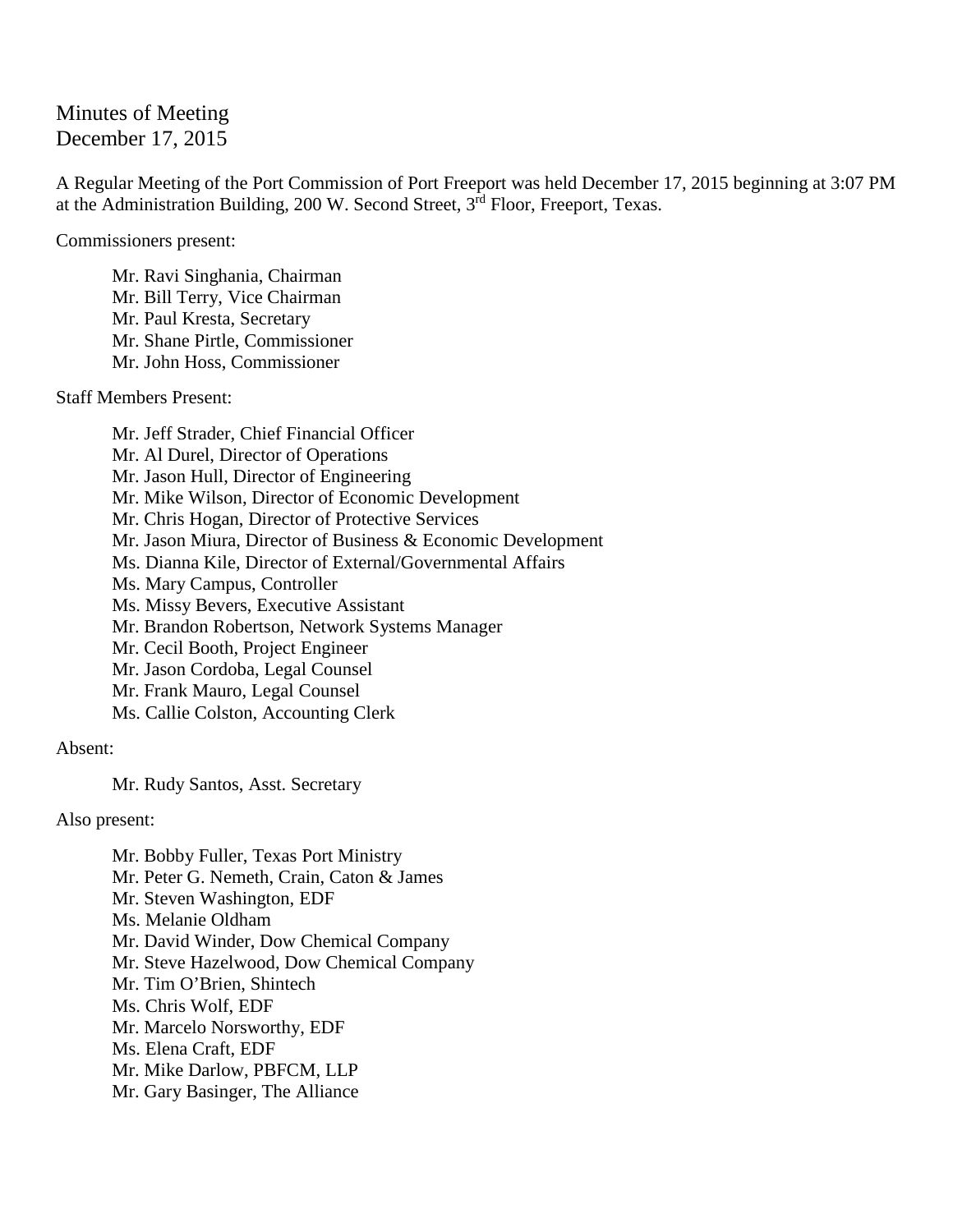- 1. CONVENE OPEN SESSION in accordance with Texas Government Code Section 551.001, et. seq., to review and consider the following:
- 2. Pledge of Allegiance: U.S. Flag & Texas Flag
- 3. Invocation Mr. Bobby Fuller, Texas Port Ministry
- 4. Roll Call.

All members of the Board were present.

5. Approval of minutes from the Meetings held December 3, 2015.

A motion was made by Commissioner Hoss to approve the minutes as presented. The motion was seconded by Commissioner Kresta with all Commissioners present voting in favor of the motion.

6. Approval of disbursements for the period November 1-30, 2015:

### PORT FREEPORT OPERATING ACCOUNT EXPENDITURES

|       |                                      |                                            |            | Purchase |
|-------|--------------------------------------|--------------------------------------------|------------|----------|
| Check |                                      |                                            |            | Order    |
| No.   | To                                   | For                                        | Amount     | Number   |
| 75084 | <b>AAA Asphalt Paving</b>            | CIP- Parcel 25 Asphalt Paving Project      | 134,849.13 | 10826    |
| 75085 | <b>Freese and Nichols</b>            | CIP- Parcel 14 Future Development          | 172,293.14 | 10847    |
|       |                                      | Project; CIP- Parcel 14 Rail Development   |            | 10848    |
|       |                                      | Project; CIP- Parcel 14 Phase III- Asphalt |            | 10851    |
|       |                                      | Paving Project; CIP- Parcel 19 Phase II-   |            |          |
|       |                                      | Asphalt Paving Project; Berth 2 Floodwall  |            |          |
|       |                                      | <b>Modification Project</b>                |            |          |
| 75086 | <b>Time Management</b>               | Lease Expense                              | 2,400.00   | N/A      |
| 75087 | <b>TEI Staffing</b>                  | <b>Contract Labor Expense</b>              | 692.44     | N/A      |
| 75088 | Office Universe                      | <b>Office Supplies</b>                     | 22.77      | N/A      |
| 75089 | <b>Specialties Company</b>           | M&R-Terminal Operations Equipment          | 312.66     | N/A      |
| 75090 | <b>GulfTex Vending</b>               | <b>Office Supplies</b>                     | 69.10      | N/A      |
| 75091 | Fedex                                | CIP- T.S. 2 Demolition Project; Postage &  | 32.07      | N/A      |
|       |                                      | Freight                                    |            |          |
| 75092 | Mary Campus                          | Automobile Expense                         | 52.90      | N/A      |
| 75093 | Mike Wilson                          | Sales/Promotion Travel                     | 183.67     | N/A      |
| 75094 | Nancy Stephens                       | Automobile Expense- FTZ; Telephone         | 46.28      | N/A      |
| 75095 | Patrick's Enterprises                | M&R-Building Berth 7                       | 10.50      | N/A      |
| 75096 | <b>Waste Management</b>              | <b>Contract Expense</b>                    | 400.28     | N/A      |
| 75097 | <b>G&amp;K Services</b>              | M&R-2nd St. Administration Building;       | 124.03     | 10696    |
|       |                                      | Maint & Operations Supplies                |            |          |
| 75098 | <b>Blueline Shop and Copy Center</b> | <b>Community Events</b>                    | 294.15     | N/A      |
| 75099 | <b>Culligan Water Systems</b>        | M&R-2ND St. Administration Building        | 177.00     | 10923    |
| 75100 | <b>Plantation House</b>              | <b>Office Supplies</b>                     | 75.60      | N/A      |
| 75101 | Killum Pest Control                  | M&R- Operations Building; M&R- Scale       | 823.00     | 10757    |
|       |                                      | House; M&R- Maint Building; M&R- Gate      |            |          |
|       |                                      | 4; M&R- Security Building; M&R-T.S. 1;     |            |          |
|       |                                      | M&R- T.S. Cool Storage Facilities; M&R-    |            |          |
|       |                                      | T.S. 2; M&R-WH 51 Official Completion      |            |          |
|       |                                      | Project                                    |            |          |
| 75102 | Economic Development Alliance        | <b>Community Events</b>                    | 100.00     | N/A      |
| 75103 | <b>NAFTZ</b>                         | Dues & Memberships- FTZ                    | 1,200.00   | N/A      |
| 75104 | <b>Brazosport Rotary Club</b>        | Dues & Memberships-Administration          | 66.00      | N/A      |
| 75105 | <b>Brazosport Facts</b>              | CIP- T.S. 2 Demolition Project;            | 1,128.00   | N/A      |
|       |                                      | Advertising- Community; Office Supplies    |            |          |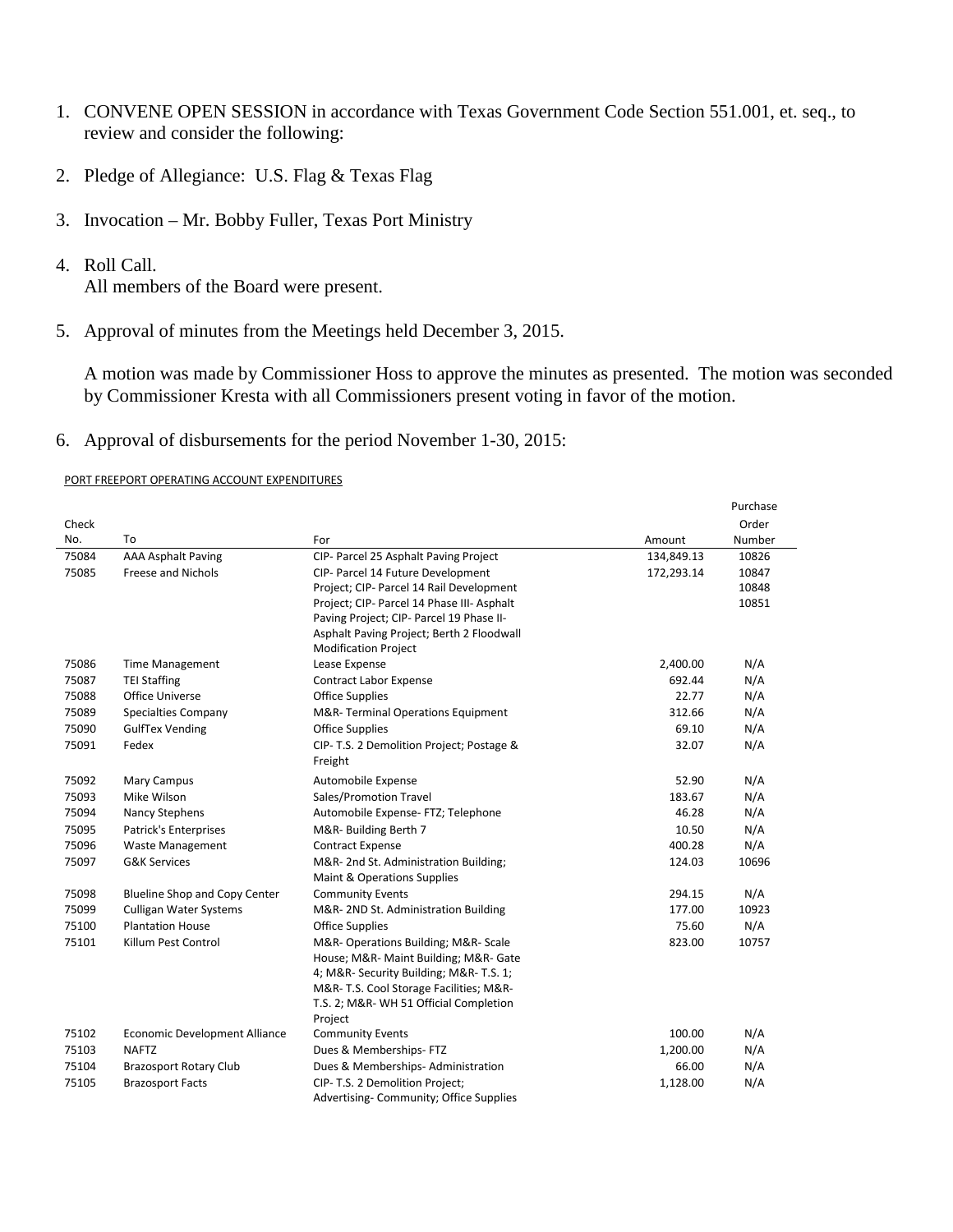| 75106 | <b>EVCO Industrial Hardware</b>                        | Maint & Operations Supplies; M&R-<br>Berth 7 Crane                                                                                                                                                                                                                                              | 838.97      | N/A   |
|-------|--------------------------------------------------------|-------------------------------------------------------------------------------------------------------------------------------------------------------------------------------------------------------------------------------------------------------------------------------------------------|-------------|-------|
| 75107 | Leo Martin Chevrolet                                   | M&R-Vehicles                                                                                                                                                                                                                                                                                    | 891.65      | N/A   |
| 75108 | Sprint Waste Water Services                            | <b>Contract Services</b>                                                                                                                                                                                                                                                                        | 391.69      | N/A   |
| 75109 | <b>Turnkey Electric</b>                                | <b>M&amp;R-Terminal Facilities</b>                                                                                                                                                                                                                                                              | 8,925.00    | N/A   |
| 75110 | <b>Assurant Employee Benefits</b>                      | Group Health & Related Benefits                                                                                                                                                                                                                                                                 | 3,141.73    | N/A   |
| 75111 | <b>Centerpoint Energy</b>                              | Water & Gas                                                                                                                                                                                                                                                                                     | 21.16       | N/A   |
| 75112 | U.S. Healthworks Medical                               | <b>Employment Related Expense</b>                                                                                                                                                                                                                                                               | 85.00       | N/A   |
| 75113 | Pinkerton Consulting and<br>Investigations             | <b>Employment Related Expense</b>                                                                                                                                                                                                                                                               | 59.00       | N/A   |
| 75114 | AT&T                                                   | Telephone                                                                                                                                                                                                                                                                                       | 3,188.97    | N/A   |
| 75115 | Grainger                                               | M&R- Berth 7 Crane                                                                                                                                                                                                                                                                              | 180.71      | N/A   |
| 75116 | <b>Suncoast Resources</b>                              | Fuel/Oil- General; Fuel/Oil- Crane                                                                                                                                                                                                                                                              | 2,774.60    | 11049 |
| 75117 | Ben Westerlin                                          | Flexible Spending Employee<br>Reimbursement                                                                                                                                                                                                                                                     | 118.99      | N/A   |
| 75118 | The Wilderness Golf Course                             | <b>Community Events</b>                                                                                                                                                                                                                                                                         | 6,715.34    | 11028 |
| 75119 | Verizon Wireless                                       | Telephone                                                                                                                                                                                                                                                                                       | 39.99       | N/A   |
| 75120 | <b>Gentry Motor Parts</b>                              | Maint & Operations Supplies; M&R-<br>Vehicles; M&R-Terminal Operations<br>Equipment                                                                                                                                                                                                             | 1,226.40    | N/A   |
| 75121 | J. O'Brien Company                                     | <b>Badge Supplies</b>                                                                                                                                                                                                                                                                           | 710.59      | N/A   |
| 75122 | On Hold Marketing Works                                | Lease Expense                                                                                                                                                                                                                                                                                   | 39.00       | N/A   |
| 75123 | Jason Hull                                             | <b>Technical Training; Telephone</b>                                                                                                                                                                                                                                                            | 164.99      | N/A   |
| 75124 | Reliant                                                | Electricity                                                                                                                                                                                                                                                                                     | 66,721.18   | N/A   |
| 75125 | Glenn Carlson                                          | Flexible Spending Employee<br>Reimbursement                                                                                                                                                                                                                                                     | 2,549.82    | N/A   |
| 75126 | Jeff Strader                                           | <b>Technical Training; Telephone</b>                                                                                                                                                                                                                                                            | 321.65      | N/A   |
| 75127 | <b>Bruno Public Affairs</b>                            | <b>Consultant Fees-Other</b>                                                                                                                                                                                                                                                                    | 3,125.00    | 10824 |
| 75128 | Swisher & Swisher                                      | M&R-Other                                                                                                                                                                                                                                                                                       | 660.00      | 10896 |
| 75129 | Suburban Propane                                       | Fuel/Oil- General                                                                                                                                                                                                                                                                               | 241.89      | 10865 |
| 75130 | Pitney Bowes by Phone                                  | Postage & Freight                                                                                                                                                                                                                                                                               | 290.96      | N/A   |
| 75131 | <b>Quality Turf Farms</b>                              | M&R- MSC Lease Facilities; M&R- Other                                                                                                                                                                                                                                                           | 6,524.61    | 11029 |
| 75132 | Angleton Tractor Company                               | M&R-Terminal Operations Equipment                                                                                                                                                                                                                                                               | 1,069.16    | N/A   |
| 75133 | <b>Sunstates Security</b>                              | <b>Security Services Fees</b>                                                                                                                                                                                                                                                                   | 48,306.76   | N/A   |
| 75134 | Brazoria County Hispanic<br><b>Chamber of Commerce</b> | <b>Community Events</b>                                                                                                                                                                                                                                                                         | 230.00      | N/A   |
| 75135 | Nicholas Malambri                                      | CIP- New Administration Building; CIP-<br>Docks- Berth 5 Mooring; CIP- Parcel 25<br>Asphalt Paving Project; CIP- Parcel 19<br>Phase II- Asphalt Paving Project; CIP-B7<br>Backlands Concrete Paving Project;<br>Telephone                                                                       | 192.88      | N/A   |
| 75136 | Freese and Nichols                                     | Berth 2 Floodwall Modification                                                                                                                                                                                                                                                                  | 2,354.23    | 10851 |
| 75137 | Abbey Whitney                                          | Commercial Events; Community Events;<br>Automobile Expense                                                                                                                                                                                                                                      | 132.37      | N/A   |
| 75138 | <b>Applied Concepts</b>                                | M&R-Vehicles                                                                                                                                                                                                                                                                                    | 112.00      | N/A   |
| 75139 | John T. Jakubik and Associates                         | CIP- New Administration Building                                                                                                                                                                                                                                                                | 1,460.00    | 11037 |
| 75140 | Girouard's Ace Hardware                                | <b>Community Events; Maint &amp; Operations</b><br>Supplies; Office Supplies; M&R-Terminal<br>Operations Equipment; M&R- Berth 7<br>Crane; M&R- 419 E. Broad Street; M&R-<br>Gate 8- Guard Building; M&R- Gate 4;<br>M&R- Security Building; M&R- T.S. 2;<br>M&R- Docks Berth 7-VT; M&R- Roads- |             | N/A   |
|       |                                                        | <b>Turning Basin Road</b>                                                                                                                                                                                                                                                                       | 365.37      |       |
| 75141 | <b>VOID</b>                                            | <b>VOID</b>                                                                                                                                                                                                                                                                                     | <b>VOID</b> | N/A   |
| 75142 | <b>TEI Staffing</b>                                    | <b>Contract Labor Expense</b>                                                                                                                                                                                                                                                                   | 766.63      | N/A   |
| 75143 | Office Universe                                        | Office Supplies; M&R- Gate 8- Guard<br>Building; M&R- Gate 4                                                                                                                                                                                                                                    | 151.23      | N/A   |
| 75144 | <b>Williams Diesel</b>                                 | M&R-Terminal Operations Equipment;<br>Maint & Operations Supplies                                                                                                                                                                                                                               | 1,015.35    | N/A   |
| 75145 | <b>GulfTex Vending</b>                                 | <b>Office Supplies</b>                                                                                                                                                                                                                                                                          | 69.10       | N/A   |
| 75146 | Al Durel                                               | <b>Commercial Events</b>                                                                                                                                                                                                                                                                        | 80.64       | N/A   |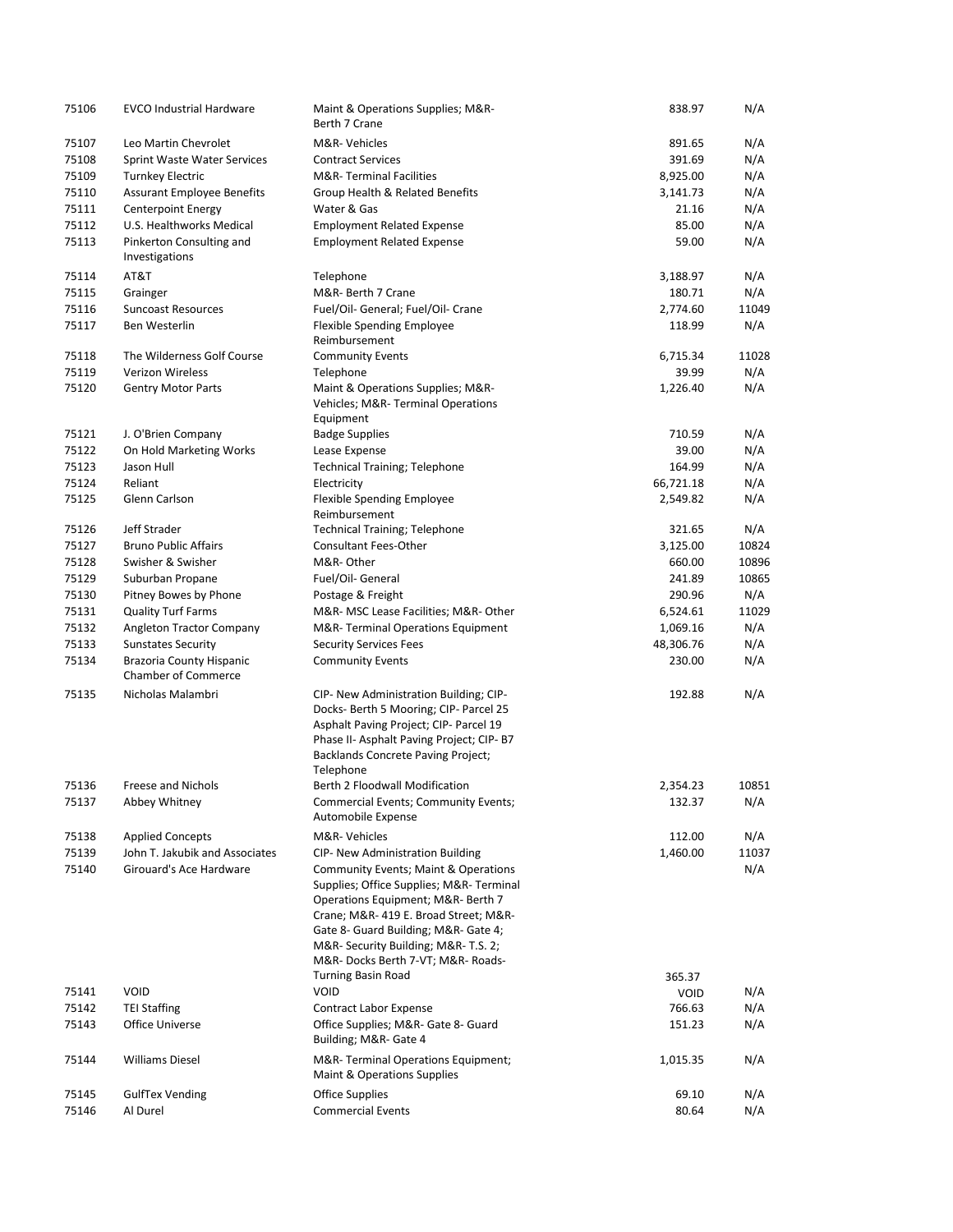| 75147          | <b>Gulf Coast Paper Company</b>      | <b>Office Supplies</b>                                                                                                                                                        | 344.94             | N/A   |
|----------------|--------------------------------------|-------------------------------------------------------------------------------------------------------------------------------------------------------------------------------|--------------------|-------|
| 75148          | <b>G&amp;K Services</b>              | Office Supplies; Maint and Operations<br><b>Supplies</b>                                                                                                                      | 302.71             | 10696 |
| 75149          | Girouard's Ace Hardware              | M&R-Docks Berth 7-VT; Maint and<br>Operations Supplies; M&R-Office<br>Equipment; M&R- Berth 7 Crane; M&R-<br>Gate 4; M&R- Security Building; M&R-<br>Warehouse 51; M&R-T.S. 1 | 588.71             | N/A   |
| 75150          | <b>Culligan Water Systems</b>        | M&R- Operations Building; M&R-<br>Buildings Berth 7; M&R-T.S. 1                                                                                                               | 661.00             | 10923 |
| 75151          | <b>Matheson Trigas</b>               | Maint & Operations Supplies                                                                                                                                                   | 170.35             | N/A   |
| 75152          | Economic Development                 | <b>Community Events</b>                                                                                                                                                       | 600.00             | N/A   |
| 75153          | <b>Brazosport Tire</b>               | M&R-Terminal Operations Equipment                                                                                                                                             | 2,509.14           | N/A   |
| 75154          | <b>EVCO Industrial Hardware</b>      | M&R- Berth 7 Crane                                                                                                                                                            | 166.37             | N/A   |
| 75155          | Sherwin Williams                     | M&R- Dole Lease Facilities                                                                                                                                                    | 101.35             | N/A   |
| 75156          | <b>Brazos Fasteners</b>              | M&R-Terminal Operations Equipment                                                                                                                                             | 32.00              | N/A   |
| 75157          | Moore Supply Company                 | M&R- T.S. 1; M&R- T.S. 2                                                                                                                                                      | 25.20              | N/A   |
| 75158          | AT&T                                 | Telephone                                                                                                                                                                     | 845.96             | N/A   |
| 75159          | Verizon Wireless                     | Telephone                                                                                                                                                                     | 152.00             | N/A   |
| 75160          | <b>JOC Group</b>                     | Advertising-FTZ                                                                                                                                                               | 4,500.00           | 10991 |
| 75161          | PBK, Inc.                            | CIP- T.S. 2 Demolition Project                                                                                                                                                | 1,448.08           | 10909 |
| 75162          | Airgas USA                           | Maint & Operations Supplies                                                                                                                                                   | 33.48              | N/A   |
| 75163          | <b>Canon Solutions America</b>       | M&R- Office Equipment                                                                                                                                                         | 248.66             | N/A   |
| 75164<br>75165 | Comcast                              | <b>Contract Services</b>                                                                                                                                                      | 2,602.99<br>362.05 | N/A   |
| 75166          | Bay Area Fire & Safety               | M&R-T.S. Sprinkler Systems<br>Dues & Membership Fees -                                                                                                                        | 35.00              | N/A   |
|                | <b>Texas Social Security Program</b> | Administration                                                                                                                                                                |                    | N/A   |
| 75167          | Crawford Electric Supply             | M&R- Gate 14; M&R- Berth 7 Crane;<br>M&R-Docks Berth 3; M&R-T.S. 3                                                                                                            | 2,806.40           | N/A   |
| 75168          | <b>Adhere Creative</b>               | Ad Development Services                                                                                                                                                       | 6,886.60           | 10931 |
| 75169          | Sterling Industrial                  | CIP- T.S. 2 Demolition Project                                                                                                                                                | 22,618.00          | 11027 |
| 75170          | <b>State Comptroller</b>             | Sales Tax Payable; Miscellaneous<br>Revenues                                                                                                                                  | 2,065.57           | N/A   |
| 75171          | Ben Westerlin                        | Flexible Spending Reimbursement                                                                                                                                               | 60.99              | N/A   |
| 75172          | Hardman Signs                        | M&R-Security Building                                                                                                                                                         | 273.00             | N/A   |
| 75173          | City of Freeport                     | Lease Expense                                                                                                                                                                 | 10,000.00          | N/A   |
| 75174          | Office Universe, Inc.                | <b>Office Supplies</b>                                                                                                                                                        | 40.25              | N/A   |
| 75175          | <b>Gulftex Vending</b>               | <b>Office Supplies</b>                                                                                                                                                        | 125.10             | N/A   |
| 75176          | Fedex                                | Postage & Freight; CIP- M&R Warehouse<br>51 Roof Repair; CIP TS 2 Demolition<br>Project                                                                                       | 22.71              | N/A   |
| 75177          | <b>Gulf Coast Paper Company</b>      | <b>Office Supplies</b>                                                                                                                                                        | 91.87              | N/A   |
| 75178          | Dell Marketing L.P.                  | Furniture & Equipment <\$5,000                                                                                                                                                | 2,852.00           | 11048 |
| 75179          | Steinberg & Associates               | Freeport Harbor Channel Improvement                                                                                                                                           | 2,250.00           | 10858 |
| 75180          | Economic Development Alliance        | <b>Community Events</b>                                                                                                                                                       | 150.00             | N/A   |
| 75181          | Angleton Chamber of Commerce         | Dues & Membership-Admin                                                                                                                                                       | 460.00             | N/A   |
| 75182          | <b>Brazosport Rotary Club</b>        | Dues & Membership-Admin                                                                                                                                                       | 66.00              | N/A   |
| 75183          | <b>Brazosport Facts</b>              | Legal Fees; Employment Related;<br>Terminal St. & 2nd St. Intersection                                                                                                        | 1,745.30           | N/A   |
| 75184          | <b>First Southwest Asset</b>         | Consultant Fees - Other                                                                                                                                                       | 1,200.00           | N/A   |
| 75185          | Unum Life Insurance                  | Group Health & Related Benefits                                                                                                                                               | 965.99             | N/A   |
| 75186          | Brazosport Area Chamber              | <b>Community Events</b>                                                                                                                                                       | 70.00              | N/A   |
| 75187          | Hagemeyer North America Inc.         | <b>Office Supplies</b>                                                                                                                                                        | 41.68              | N/A   |
| 75188          | Dooley Tackaberry                    | <b>Office Supplies</b>                                                                                                                                                        | 890.00             | N/A   |
| 75189          | Shred It Houston                     | <b>Office Supplies</b>                                                                                                                                                        | 125.59             | N/A   |
| 75190          | Ro'Vin Garrett, RTA                  | CIP-Other                                                                                                                                                                     | 9.12               | N/A   |
| 75191          | Ro'Vin Garrett, RTA                  | CIP-Other                                                                                                                                                                     | 21.06              | N/A   |
| 75192          | <b>AT &amp; T</b>                    | Telephone                                                                                                                                                                     | 102.44             | N/A   |
| 75193          | Marvin Hooser                        | Ins. Claim- Vision- Employee                                                                                                                                                  | 200.00             | N/A   |
| 75194          | <b>Greater Houston Port Bureau</b>   | Dues & Memberships                                                                                                                                                            | 750.00             | N/A   |
| 75195          | Comcast                              | <b>Contract Services</b>                                                                                                                                                      | 189.02             | N/A   |
| 75196          | Comcast                              | <b>Contract Services</b>                                                                                                                                                      | 124.42             | N/A   |
| 75197          | Integrated Architecture & Design     | CIP- PSA for New Administration Building                                                                                                                                      | 6,186.60           | 10605 |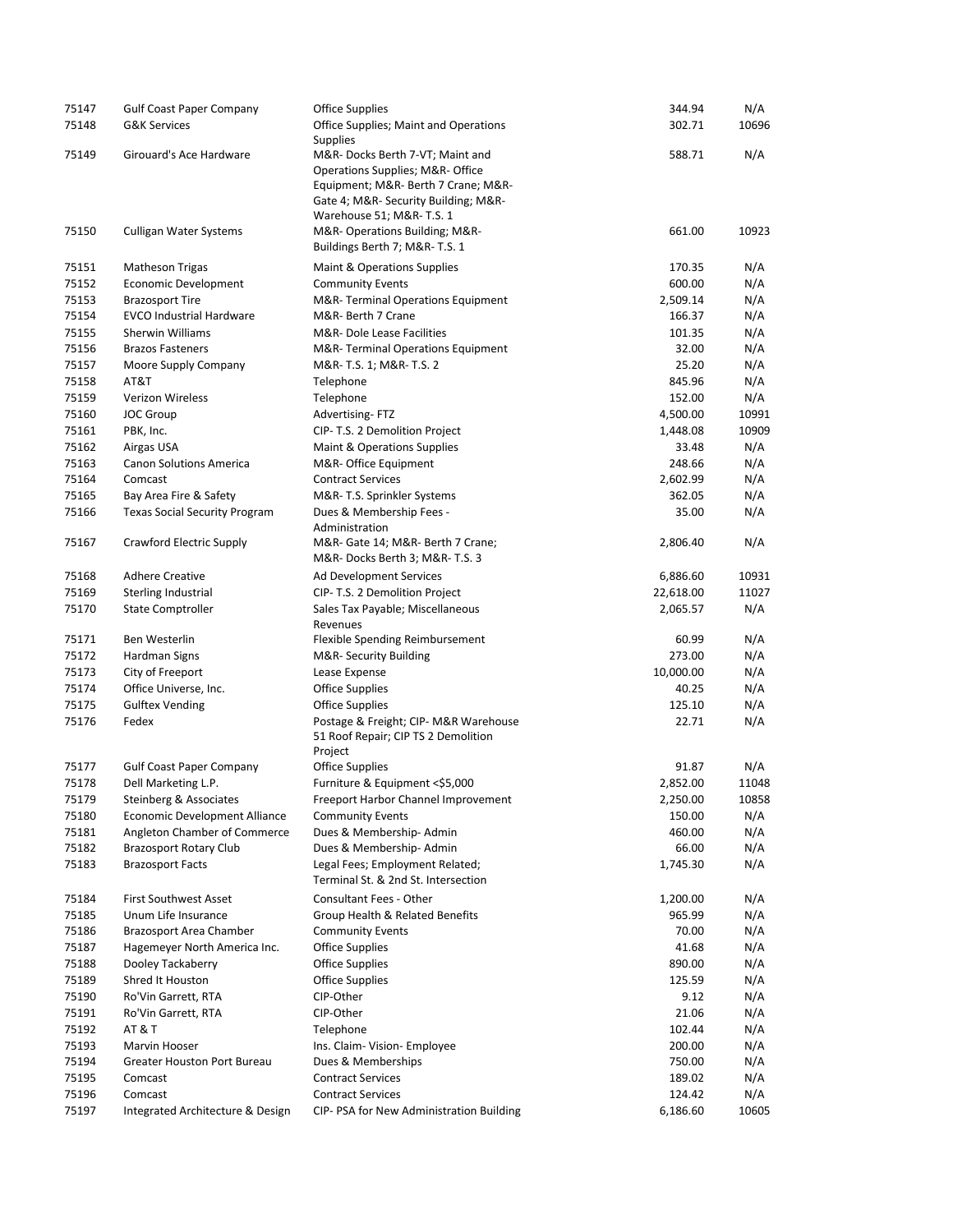| 75198          | The Lincoln National Life                           | Group Health & Related Benefits                                                                                                                                          | 804.14     | N/A             |
|----------------|-----------------------------------------------------|--------------------------------------------------------------------------------------------------------------------------------------------------------------------------|------------|-----------------|
| 75199          | <b>Quill Corporation</b>                            | <b>Office Supplies</b>                                                                                                                                                   | 69.99      | N/A             |
| 75200          | <b>AT &amp; T</b>                                   | Telephone                                                                                                                                                                | 465.14     | N/A             |
| 75201          | Vicki L. Smith                                      | Flexible Spending Reimbursement                                                                                                                                          | 85.00      | N/A             |
| 75202          | AAA Asphalt Paving, Inc.                            | CIP-Pete Schaff Blvd. Pavement;                                                                                                                                          | 416,459.96 | 10975;          |
|                |                                                     | Retainage Payable; CIP-Parcel 19 Phase<br>II-Asphalt                                                                                                                     |            | 10982           |
| 75203          | J. O'Brien Company, Inc.                            | <b>Badge Supplies</b>                                                                                                                                                    | 355.82     | N/A             |
| 75204          | AT&T                                                | Telephone                                                                                                                                                                | 284.53     | N/A             |
| 75205          | OfficeMax-Incorporated                              | <b>Office Supplies</b>                                                                                                                                                   | 242.76     | N/A             |
| 75206          | Crain, Caton, & James                               | Legal Fees                                                                                                                                                               | 54,597.70  | N/A             |
| 75207          | Moffatt & Nichol                                    | CIP- Docks- Velasco Terminal                                                                                                                                             | 177,408.56 | 10725           |
| 75208          | <b>Blank Rome LLP</b>                               | Legal Fees                                                                                                                                                               | 27,285.00  | N/A             |
| 75209          | Ricoh USA, Inc.                                     | M&R- Office Equipment                                                                                                                                                    | 492.07     | N/A             |
| 75210          | Glenn Carlson                                       | Sales/Promotion Travel; Technical<br>Training; Telephone                                                                                                                 | 463.71     | N/A             |
| 75211          | Protection 1 Security Solution                      | Computer Equipment                                                                                                                                                       | 6,446.00   | 10994           |
| 75212          | <b>Talk About Good</b>                              | <b>Community Events</b>                                                                                                                                                  | 363.50     | N/A             |
| 75213          | Competitive Edge Software                           | <b>Contract Services</b>                                                                                                                                                 | 4,500.00   | 11059           |
| 75214          | LJA Engineering, Inc.                               | CIP- Docks- Velasco Terminal                                                                                                                                             | 25,558.50  | 10615           |
| 75215          | Southern Publishing                                 | Advertising-Community                                                                                                                                                    | 400.00     | N/A             |
| 75216          | Sunstates Security, LLC                             | <b>Security Service Fees</b>                                                                                                                                             | 23,627.62  | N/A             |
| 75217          | <b>Brandon Robertson</b>                            | Automobile Expense; Telephone                                                                                                                                            | 102.60     | N/A             |
| 75218          | Sterling Structures, Inc.                           | CIP-New Administration Building;<br>Retainage Payable                                                                                                                    | 433,470.37 | 10837           |
| 75219          | Cecil Booth                                         | CIP - Parcel 19 Phase II - Asphalt; CIP -<br>Parcel 14 Future Development;<br>Automobile Expense; Telephone; M&R<br>Roads-Pete Schaff; M&R Roads-Turning<br><b>Basin</b> | 325.38     | N/A             |
| 75220          | Freese and Nichols                                  | CIP- Parcel 14 Rail Development; CIP-<br>Parcel 14 Phase III - Asphalt; CIP- Parcel<br>19 Phase II Asphalt; CIP- Parcel 14 Future                                        | 215,579.87 | 10847;<br>10848 |
|                |                                                     | Development                                                                                                                                                              |            |                 |
| 75221          | Mimecast North America, Inc.                        | <b>Contract Services</b>                                                                                                                                                 | 155.75     | N/A             |
| 75222<br>75223 | Dianna Kile<br>Charles B. McFarland                 | Telephone<br>CIP - Other                                                                                                                                                 | 273.50     | N/A             |
|                |                                                     |                                                                                                                                                                          | 2,212.50   | 10981           |
| 75224          | Jason Miura                                         | Sales/Promotion Travel                                                                                                                                                   | 269.10     | N/A             |
| 75225          | LENSEC, Inc.                                        | Camera Systems Update                                                                                                                                                    | 80,528.40  | 11045           |
| 75226          | Hurst Technologies, Corp.                           | CIP-Other-Utility Infrastructure                                                                                                                                         | 7,112.00   | 11052           |
| 75227          | <b>EM-Print Company</b>                             | <b>Office Supplies</b>                                                                                                                                                   | 426.50     | N/A             |
| 75228          | <b>TEI Staffing</b>                                 | <b>Contract Labor Expense</b>                                                                                                                                            | 1,434.34   | N/A             |
| 75229          | Michaela Bevers                                     | Automobile Expense                                                                                                                                                       | 13.23      | N/A             |
| 75230          | G & K Services                                      | Other Receivables; Maint & Operations<br>Supplies; M&R- Security Building                                                                                                | 156.30     | 10696           |
| 75231          | <b>Superior Cleaning Service</b>                    | M&R-Buildings Berth 7; M&R-Docks<br>Berth 7- VT; M&R- ARI Lease Facilities                                                                                               | 1,070.00   | 11041           |
| 75232          | <b>Culligan Water Systems</b>                       | M&R-419 E. Broad St.; Operations Bldg.                                                                                                                                   | 196.00     | 10923           |
| 75233          | Brazoria County Septic, dba                         | <b>Contract Services</b>                                                                                                                                                 | 1,253.00   | N/A             |
| 75234          | Ready Refresh                                       | <b>Office Supplies</b>                                                                                                                                                   | 209.08     | N/A             |
| 75235          | Daniel's Rentals & Storage                          | M&R-Terminal Operations Equipment                                                                                                                                        | 75.35      | N/A             |
| 75236          | Naylor, LLC                                         | Advertising-Industry                                                                                                                                                     | 2,789.50   | 10893           |
| 75237          | AAA Asphalt Paving, Inc.                            | CIP- Parcel 19 Phase II- Asphalt;<br>Retainage Payable                                                                                                                   | 706,729.69 | 10982           |
| 75238          | Shoppa's Farm Supply, Inc.                          | <b>M&amp;R-Terminal Operations</b>                                                                                                                                       | 2,651.37   | N/A             |
| 75239          | Airgas USA, LLC                                     | Maint & Operations Supplies                                                                                                                                              | 52.29      | N/A             |
| 75240          | <b>Wells Fargo</b>                                  | Subscriptions; M&R- Vehicles;<br>Sales/Promotion Travel; Governmental<br>Relations; Technical Training;<br>Commercial Events; Community Events;                          | 7,909.30   | N/A             |
| 75241          |                                                     | Office Supplies<br>M&R-Gate 4                                                                                                                                            | 204.00     | N/A             |
| 75242          | Energia Resources, Inc.<br>Crawford Electric Supply | Maint & Operations Supplies                                                                                                                                              | 126.01     | N/A             |
|                |                                                     |                                                                                                                                                                          |            |                 |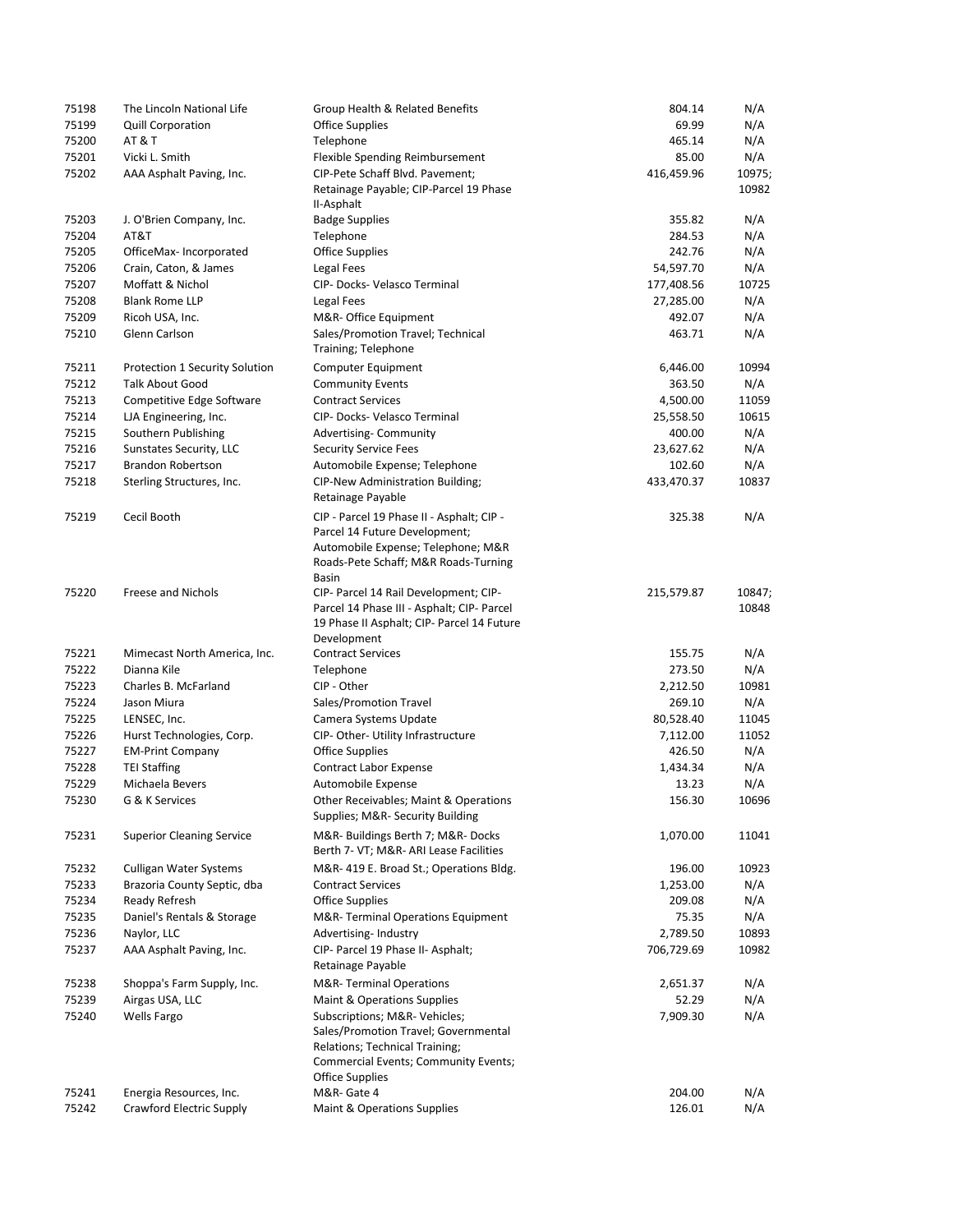| 75243 | American Appraisal                           | <b>Insurance Expense</b>                                     | 14,594.20 | 10941 |
|-------|----------------------------------------------|--------------------------------------------------------------|-----------|-------|
| 75244 | Jason Miura                                  | Sales/Promotion Travel                                       | 58.57     | N/A   |
| 75245 | Houston: Gateway to the<br>Americas          | Sales/Promotion Travel                                       | 5,000.00  | 11061 |
| 75246 | <b>Big Top Shelters</b>                      | Other Receivables; M&R- Dole Lease<br><b>Facilities</b>      | 19,350.00 | 11050 |
| 75247 | Specialties Company                          | M&R- Berth 7 Crane                                           | 856.80    | N/A   |
| 75248 | <b>Gulftex Vending</b>                       | <b>Office Supplies</b>                                       | 164.20    | N/A   |
| 75249 | FedEx                                        | Postage & Freight                                            | 25.97     | N/A   |
| 75250 | Donnie Joe Evans                             | Telephone                                                    | 25.00     | N/A   |
| 75251 | David Lopez                                  | Telephone                                                    | 15.00     | N/A   |
| 75252 | <b>Constantino Martinez</b>                  | Telephone                                                    | 15.00     | N/A   |
| 75253 | Stewart & Stevenson Services                 | <b>M&amp;R-Terminal Operations</b>                           | 944.46    | N/A   |
| 75254 | Paul Scott Abbott                            | <b>Advertising-Newsletter</b>                                | 313.50    | N/A   |
| 75255 | <b>Plantation House</b>                      | Office Supplies                                              | 60.80     | N/A   |
| 75256 | <b>Brazosport Facts</b>                      | Subscriptions                                                | 177.00    | N/A   |
| 75257 | <b>Sprint Waste Services</b>                 | <b>Contract Services</b>                                     | 391.69    | N/A   |
| 75258 | <b>Superior Fabrication</b>                  | M&R- Berth 7 Crane                                           | 572.00    | N/A   |
| 75259 | Due North Consulting, Inc.                   | Advertising-Industry                                         | 3,000.00  | 11012 |
| 75260 | The Bulletin                                 | Advertising- Community                                       | 425.00    | N/A   |
| 75261 | <b>ERC-Environmental Consultants</b><br>Inc. | CIP-Other                                                    | 2,500.00  | 11023 |
| 75262 | <b>Greater Houston Partnership</b>           | Dues & Memberships-2016                                      | 1,050.00  | N/A   |
| 75263 | Marvin Hooser                                | Telephone                                                    | 15.00     | N/A   |
| 75264 | Grainger                                     | <b>M&amp;R</b> Terminal Operations                           | 62.89     | N/A   |
| 75265 | AT & T Mobility                              | Telephone                                                    | 478.69    | N/A   |
| 75266 | Randy Aparicio                               | Telephone                                                    | 15.00     | N/A   |
| 75267 | Sun Life & Health Insurance                  | Group Health & Related Benefits                              | 1,003.46  | N/A   |
| 75268 | Angleton Flower & Gift Shop                  | Sales/Promotion Travel                                       | 78.00     | N/A   |
| 75269 | <b>Blank Rome LLP</b>                        | Legal Fees; Channel Access                                   | 5,142.50  | N/A   |
| 75270 | <b>BlueCross BlueShield of Texas</b>         | Group Health & Related Benefits                              | 35,775.92 | N/A   |
| 75271 | Sunstates Security, LLC                      | <b>Security Service Fees</b>                                 | 24,005.97 | N/A   |
| 75272 | Kelly's Contracting                          | M&R-Term. Facilities-VT                                      | 4,200.00  | 11030 |
| 75273 | Audry Fuller                                 | Telephone                                                    | 15.00     | N/A   |
| 75274 | Donald Mullett                               | Telephone                                                    | 25.00     | N/A   |
| 75275 | Bay Area Fire & Safety                       | M&R - WH 51 Sprinkler System; M&R -<br>T.S. Sprinkler System | 3,674.05  | 10888 |
| 75276 | Taylor Marine Construction, Inc.             | CIP-Docks-Berth 5 Mooring                                    | 54,000.00 | 10986 |
| 75277 | <b>Sweeping Texas</b>                        | M&R- Parcel 25; M&R- Docks Berth 7- VT                       | 1,750.00  | N/A   |
| 75278 | Cargo Contractors                            | Other Receivables; M&R- Dole Lease<br><b>Facilities</b>      | 7,740.00  | 11024 |
| 75279 | HubSpot Inc.                                 | <b>Contract Services</b>                                     | 2,970.00  | N/A   |
| 75280 | <b>Texas Port Ministry</b>                   | <b>Community Events</b>                                      | 28,950.00 | N/A   |
| 75281 | Talk About Good                              | <b>Governmental Relations</b>                                | 487.00    | N/A   |
| 51591 | Ravi Singhania                               | Commission Fees-Dec.                                         | 1,045.00  | N/A   |
| 51592 | Bill J. Terry                                | <b>Commission Fees-Dec.</b>                                  | 1,090.00  | N/A   |
| 51593 | Paul A. Kresta                               | Commission Fees-Dec.                                         | 1,020.00  | N/A   |
| 51594 | John Hoss                                    | Commission Fees-Dec.                                         | 1,090.00  | N/A   |
| 51595 | Shane Pirtle                                 | Commission Fees-Dec.                                         | 990.00    | N/A   |
| 51596 | Rudy R. Santos                               | Commission Fees-Dec.                                         | 1,090.00  | N/A   |

#### PORT FREEPORT OPERATIONS ACCOUNT EXPENDITURES

Check No. To the state of the Form of the Second Contract of the Amount of Amount of Amount of Amount of Amount of A

NA

#### PORT FREEPORT WIRE TRANSFERS

No. To **For Account Amount** Amount Amount Amount Amount Amount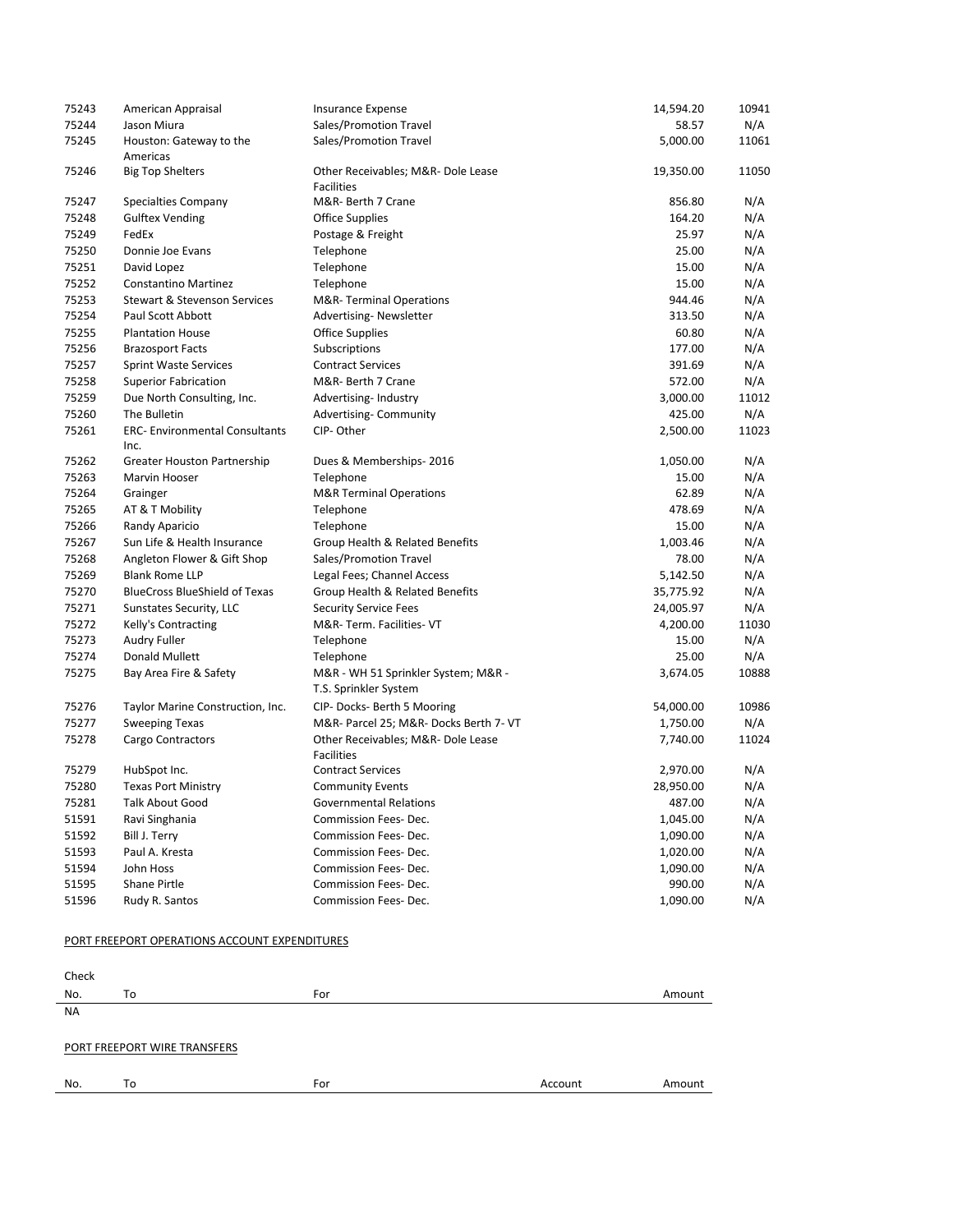| 5153 | TEXPOOL 2013A SERIES DEBT<br><b>SERVICE</b>          | TRANSFER TO 2013A SENIOR LIEN DEBT<br><b>SERVICE FUND</b>      | <b>TEXAS GULF</b><br><b>BANK PORT</b><br><b>OPERATIONS</b>                   | 232,255.00   |
|------|------------------------------------------------------|----------------------------------------------------------------|------------------------------------------------------------------------------|--------------|
| 5154 | <b>TEXPOOL 2015A SERIES DEBT</b><br><b>SERVICE</b>   | TRANSFER TO 2015A SENIOR LIEN DEBT<br><b>SERVICE FUND</b>      | <b>ACCOUNT</b><br><b>TEXAS GULF</b><br><b>BANK PORT</b><br><b>OPERATIONS</b> | 156,009.00   |
| 5155 | TEXPOOL CAPITAL LEASE DEBT<br><b>SERVICE</b>         | TRANSFER TO CAPITAL LEASE FOR DEBT<br><b>SERVICE</b>           | <b>ACCOUNT</b><br><b>TEXPOOL</b><br><b>PORT</b><br><b>OPERATIONS</b>         | 132,911.70   |
| 5156 | TEXPOOL I&S 2006 SERIES                              | <b>TRANSFER TO I&amp;S</b>                                     | <b>ACCOUNT</b><br><b>TEXAS GULF</b><br><b>BANK PORT</b><br><b>OPERATIONS</b> | 3,311.96     |
| 5157 | <b>TEXAS GULF BANK PORT</b><br>OPERATIONS ACCOUNT    | TRANSFER FOR ACCOUNTS PAYABLE-<br><b>BOND FUNDED PROJECTS</b>  | ACCOUNT<br><b>TEXPOOL</b><br>2015A<br><b>PROJECT</b>                         | 307,142.27   |
| 5158 | <b>TEXAS GULF BANK ACCOUNTS</b><br>PAYABLE           | TRANSFER FOR ACCOUNTS PAYABLE                                  | <b>FUND</b><br><b>TEXAS GULF</b><br><b>BANK PORT</b><br><b>OPERATIONS</b>    | 307,142.27   |
| 5159 | <b>TEXAS GULF BANK ACCOUNTS</b><br>PAYABLE           | TRANSFER FOR ACCOUNTS PAYABLE                                  | ACCOUNT<br><b>TEXAS GULF</b><br><b>BANK PORT</b><br><b>OPERATIONS</b>        | 172,016.74   |
| 5160 | <b>TEXAS GULF BANK PAYROLL</b><br><b>ACCOUNT</b>     | TRANSFER FOR PAYROLL 11/12/15                                  | ACCOUNT<br><b>TEXAS GULF</b><br><b>BANK PORT</b><br><b>OPERATIONS</b>        | 115,052.94   |
| 5161 | <b>TEXAS GULF BANK ACCOUNTS</b><br>PAYABLE           | TRANSFER FOR ACCOUNTS PAYABLE                                  | ACCOUNT<br><b>TEXAS GULF</b><br><b>BANK PORT</b><br><b>OPERATIONS</b>        | 47,354.01    |
| 5162 | <b>MASS MUTUAL RETIREMENT</b><br>SOLUTIONS           | TRANSFER OF EMPLOYEE RETIREMENT<br>PLAN LOAN PAYMENTS          | ACCOUNT<br><b>TEXAS GULF</b><br>BANK<br>PAYROLL                              | 1,238.82     |
| 5163 | <b>TEXAS GULF BANK ACCOUNTS</b><br>PAYABLE           | TRANSFER FOR ACCOUNTS PAYABLE                                  | <b>ACCOUNT</b><br><b>TEXAS GULF</b><br><b>BANK PORT</b><br><b>OPERATIONS</b> | 1,510,684.19 |
| 5164 | <b>TEXAS GULF BANK PORT</b><br>OPERATIONS ACCOUNT    | <b>TRANSFER FOR ACCOUNTS PAYABLE</b>                           | ACCOUNT<br>TEXPOOL -<br>2015A<br>PROJECT                                     | 732,288.19   |
| 5165 | <b>COASTAL SECURITIES CAPITAL</b><br>RESERVE ACCOUNT | TRANSFER OF INVESTMENT FUNDS                                   | <b>FUND</b><br><b>TEXPOOL</b><br>PORT<br><b>OPERATIONS</b>                   | 3,423,397.86 |
| 5166 | <b>TEXAS GULF BANK ACCOUNTS</b><br>PAYABLE           | TRANSFER FOR ACCOUNTS PAYABLE                                  | <b>FUND</b><br><b>TEXAS GULF</b><br><b>BANK PORT</b><br><b>OPERATIONS</b>    | 706,729.69   |
| 5167 | <b>TEXAS GULF BANK ACCOUNTS</b><br>PAYABLE           | <b>TRANSFER FOR ACCOUNTS PAYABLE</b>                           | <b>ACCOUNT</b><br><b>TEXAS GULF</b><br><b>BANK PORT</b><br><b>OPERATIONS</b> | 57,569.04    |
| 5168 | TEXAS GULF BANK PAYROLL<br><b>ACCOUNT</b>            | TRANSFER FOR PAYROLL 11/25/15                                  | <b>ACCOUNT</b><br><b>TEXAS GULF</b><br><b>BANK PORT</b><br><b>OPERATIONS</b> | 120,544.86   |
| 5169 | MASS MUTUAL RETIREMENT<br>SOLUTIONS                  | TRANSFER OF EMPLOYEE RETIREMENT<br>PLAN LOAN PAYMENTS 11/25/15 | ACCOUNT<br><b>TEXAS GULF</b><br>BANK                                         | 1,238.82     |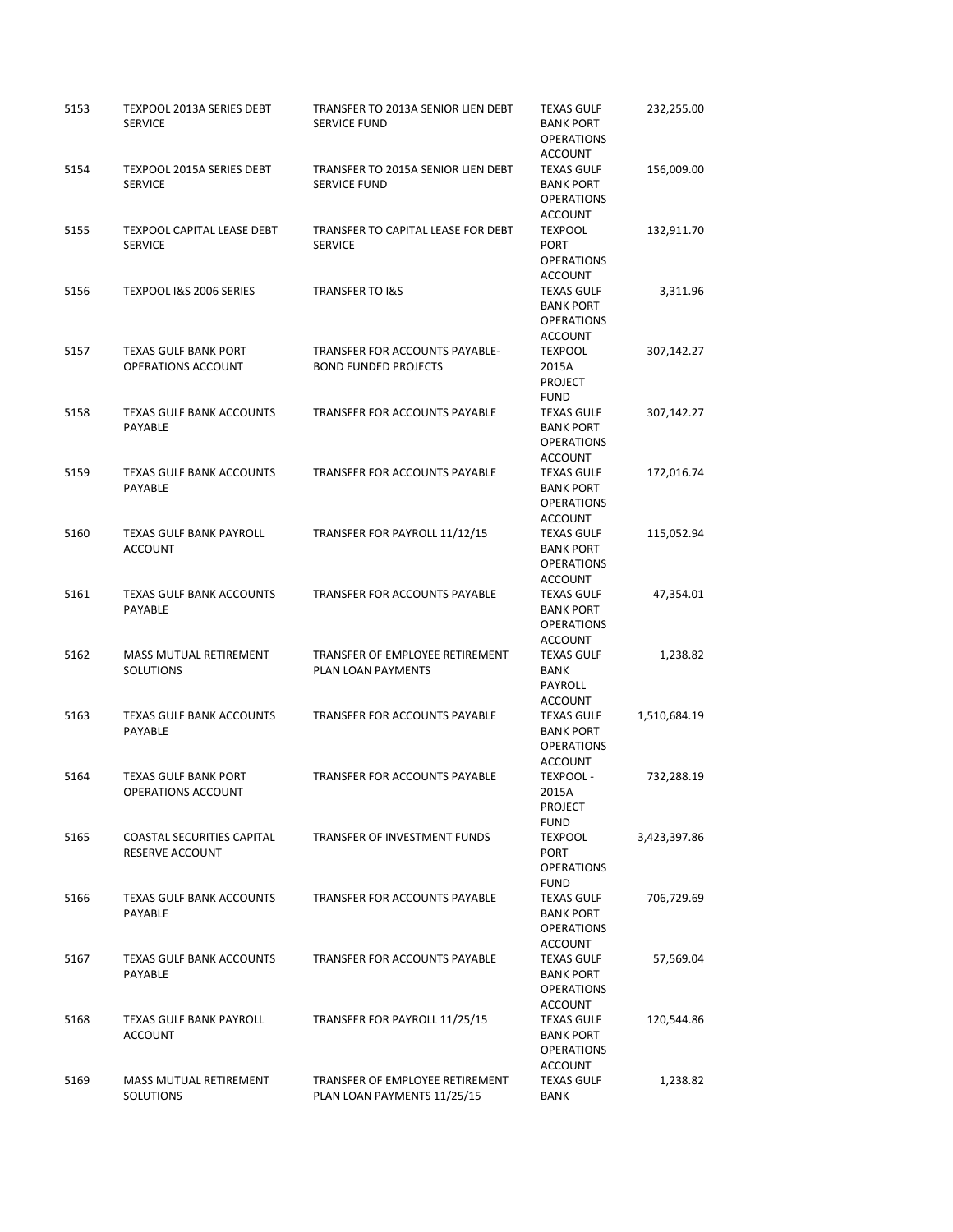|                                                    |                                                           | <b>PAYROLL</b><br><b>ACCOUNT</b>                                             |            |          |
|----------------------------------------------------|-----------------------------------------------------------|------------------------------------------------------------------------------|------------|----------|
| BOKF N.A.                                          | 2015A SERIES DEBT SERVICE PAYMENT                         | <b>TEXPOOL</b><br><b>2015A BOND</b><br><b>PAYMENT</b>                        | 346,226.53 |          |
| <b>BANK OF AMERICA</b>                             | 2013A SERIES DEBT SERVICE PAYMENT                         | <b>TEXPOOL</b><br><b>2013A BOND</b><br><b>PAYMENT</b>                        | 453,530.00 |          |
| <b>TEXPOOL 2015A SERIES DEBT</b><br><b>SERVICE</b> | TRANSFER TO 2015A SENIOR LIEN DEBT<br><b>SERVICE FUND</b> | <b>TEXPOOL</b><br><b>PORT</b><br><b>OPERATIONS</b><br><b>FUND</b>            | 60,000.00  |          |
| <b>TEXAS GULF BANK ACCOUNTS</b><br><b>PAYABLE</b>  | <b>TRANSFER FOR ACCOUNTS PAYABLE</b>                      | <b>TEXAS GULF</b><br><b>BANK PORT</b><br><b>OPERATIONS</b><br><b>ACCOUNT</b> | 151,487.90 |          |
|                                                    |                                                           |                                                                              |            |          |
|                                                    |                                                           |                                                                              |            | Purchase |
|                                                    |                                                           |                                                                              |            | Order    |
| Description/Date                                   |                                                           | Amount                                                                       | Number     |          |
| 11/12/2015                                         |                                                           |                                                                              | 108,345.50 | N/A      |
| 11/25/2015                                         |                                                           |                                                                              | 115,753.77 | N/A      |
|                                                    |                                                           | PORT FREEPORT PAYROLL ACCOUNT EXPENDITURES                                   |            |          |

A motion was made by Commissioner Terry to approve the disbursements. The motion was seconded by Commissioner Hoss with all Commissioners present voting in favor of the motion.

- 7. Reports from Executive Staff:
	- A. Receive report from Chief Financial Officer on monthly activity and matters related to financial results, investments, insurance, leases, real property matters and other related administrative affairs.

Mr. Strader gave brief financial update to the Board.

B. Receive report from Director of Engineering on activities and matters related to Freeport Harbor Federal Channel, capital projects and other projects, Hydrographic Report and other related facility engineering matters.

In addition to his report, Mr. Hull shared pictures of the high mast pole installation at Parcel 19, Pete Schaff Boulevard repairs, demolition of homes on the east end and the Transit Shed 2 demolition. Mr. Hull also reported on the letter he sent to the Corps regarding the Federal Harbor Channel Improvement Project.

C. Receive report from Director of Operations on activities and matters related to operations, vessel activity, tonnage and other related port operation matters.

The LNG and Hoegh vessels presence have boosted the tonnage for the last month. In October, Hoegh moved over 5,000 automobiles while November was a little over 13,000. We are anticipating another 5 vessels from Hoegh in December. Mr. Durel also reported that Tenaris continues to be steady with 2-3 ships a month. Dole's vessel schedule continues to be out of sync for the past seven weeks due to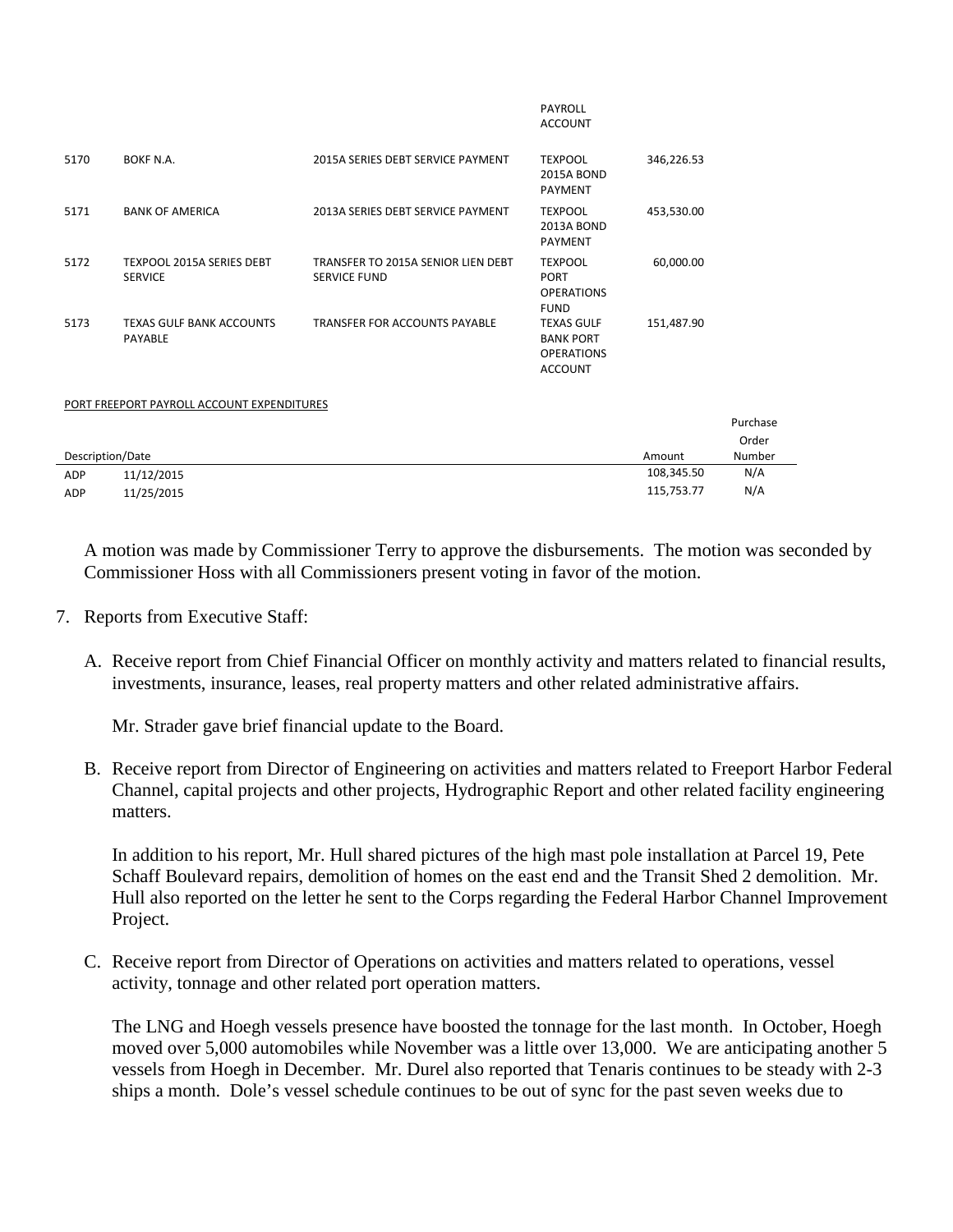weather, mechanical problems or fuel. American Rice also moved approximately 9,000 tons of bagged rice in November.

D. Receive report from Director of Protective Services on matters related to safety meetings/injury report, security meetings, EMS update and other related safety, security and environmental matters.

In addition to his report, Mr. Hogan reported on the Brazoria County Fire Fighters Chief's committee meeting hosted by Port Freeport which educated the committee on Port Freeport and also discussed harbor safety. Mr. Hogan anticipates presenting the information to the Security/Safety Committee in January and bringing to full Board in February. He also reported on a cyber/security bill moving through the House at this time and a rumor circulating that the Marsec level will change with the recent events in Paris and California. The Coast Guard is conducting a readiness drill to determine how it will impact the Port if they move to a Marsec 2 in this sector. There is no plan at this time to go to Marsec Level 2.

E. Receive report from Director of Business & Economic Development on activities and matters related to industry meetings and Port presentations, Port events, and other related trade development or community relation matters.

Mr. Miura thanked the Board for their support and attendance at the recent tour given to the delegates from the Gateway Conference. He also reported on the successful sales trip he and Mr. Wilson conducted in Virginia and New Jersey last week with more details in his report to the Board.

F. Receive report Director of External/Governmental Affairs on activities ad matters related to federal, state and local governmental affairs, Port tenant updates, USCOE, rail issues, HGAC/TPC, Committees, upcoming Port and civic events and other related governmental affairs.

Ms. Kile's written report was presented to the Board.

8. Receive report from Commissioners on matters related to meetings and conferences attended, Port presentations and other related Port Commission matters.

Commissioner Hoss reported on the weekly teleconference with the Corps and his attendance at the Gateway Conference.

9. Public Comment

Melanie Oldham addressed the Board on the Partners in Environmental Stewardship award that will be presented today giving a brief history how this process came together. She also commended all the participants in the industry for their contribution.

10. Presentation of award to Shintech, Inc. for the "Partners in Environmental Stewardship".

Commissioner Singhania introduced Tim O'Brien with Shintech as well as representatives Steven Washington, Chris Wolfe and Marcelo Norsworthy from the Environmental Defense Fund who briefly described their roles in the program. The Board then presented an award to Shintech for Partners in Environmental Stewardship.

11. Approval of an Assignment of the Tax Abatement Agreement Reinvestment Zone No. 15 from the Dow Chemical Company to the Olin Corporation.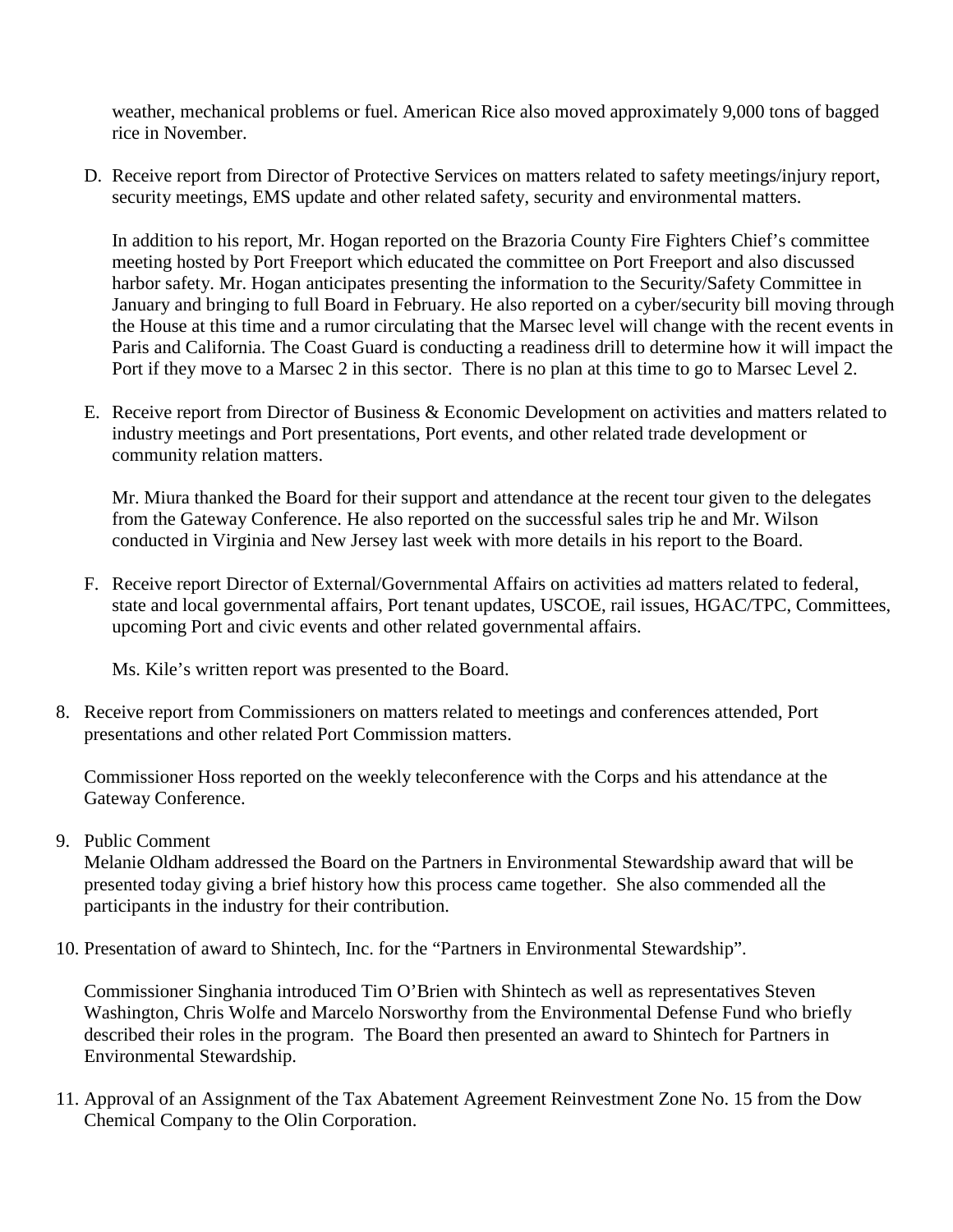Mr. Strader explained that Olin has requested to transfer the tax abatement from Dow Chemical which was originally approved in 2008 and subsequently modified in 2010. It is staff's recommendation to approve the assignment to Olin Corporation.

A motion was made by Commissioner Terry to approve the assignment. The motion was seconded by Commissioner Hoss with all Commissioners present voting in favor of the motion.

12. Resolution approving the application for tax abatement of The Dow Chemical Company for property located in The Dow Chemical Company Reinvestment Zone No. 20.

Mr. Strader stated this application is for the construction of a new ethylene glycol facility. The request is for a 10 year abatement with construction beginning in April 2017 and completion in December 2018. The County has approved this agreement earlier in the year and it is staff's recommendation to approve the application. Mr. David Winder with Dow Chemical asked for the Port's support in granting this tax abatement agreement.

A motion was made by Commissioner Terry to approve the agreement. The motion was seconded by Commissioner Kresta with all Commissioners present voting in favor of the motion.

- 13. Approval of Stevedore License Application renewals submitted by:
	- A. Bryan Coastal
	- B. Ceres Gulf
	- C. Coastal Cargo of Texas
	- D. Cooper T. Smith Stevedoring
	- E. Flanagan Stevedores
	- F. Freeport Terminal
	- G. Gulf Stream Marine
	- H. Mammoet USA
	- I. Ports America
	- J. Red Hook Terminals
	- K. Richardson Stevedores
	- L. Shippers Stevedoring
	- M. Suderman Stevedoring
	- N. Texas Terminals

Before the Board for approval are the renewal applications from the 14 stevedores who currently have a license with Port Freeport. Mr. Durel explained there are no new applications, only renewals. All paperwork is in order and it is his recommendation to approve them.

A motion was made by Commissioner Hoss to approve the applications for all 14 stevedores. The motion was seconded by Commissioner Terry with all Commissioners present voting in favor of the motion.

14. Approval of a purchase contract for property located at 327 E. Broad Street.

Mr. Strader stated this property is located within the Port's expanded area of acquisition of the East End. The purchase price is \$35,000 plus closing costs which works out to \$38 per square foot. It is staff's recommendation the Board approve this purchase.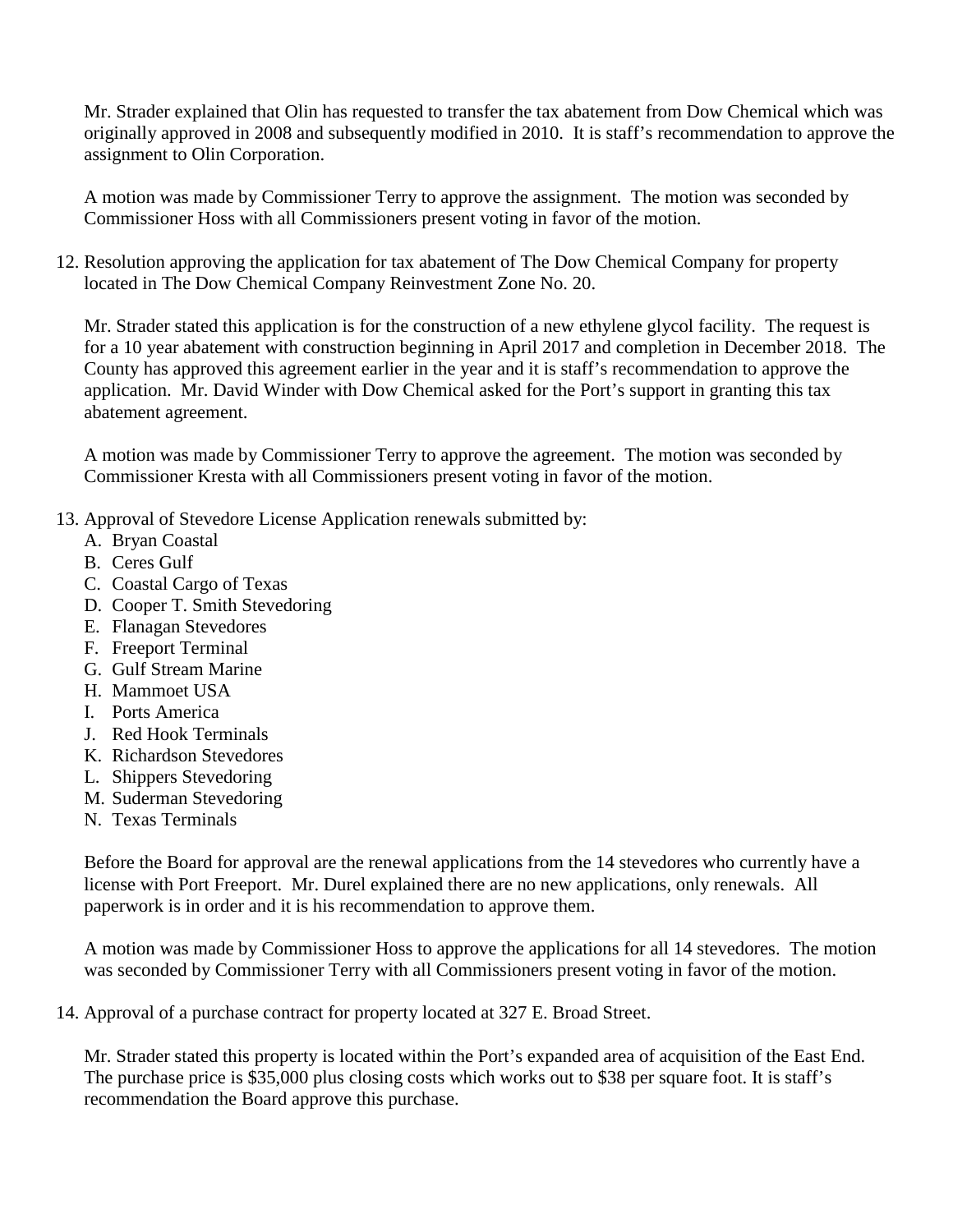A motion was made by Commissioner Terry to approve the contract. The motion was seconded by Commissioner Hoss with all Commissioners present voting in favor of the motion.

15. Approval of an Electrical Easement with CenterPoint Energy for electrical service to the new Administration Building.

Mr. Hull stated that this is an electrical easement for the administration building and recommends approval subject to a modification which includes correcting the name in the document from Brazos River Harbor Navigation District to Port Freeport. CenterPoint has not sent the corrected documents so Mr. Hull recommends the Chairman executing the easement once obtained and reviewed.

A motion was made by Commissioner Kresta to approve the easement subject to final review by staff and legal counsel. The motion was seconded by Commissioner Terry with all Commissioners present voting in favor of the motion.

16. Approval of a contract for the purchase of office furniture for the new Administration Building.

Before the Board for approval is case good furniture for the new administration building. Vanguard Environments came in with the low bid of \$71,431.68. Mr. Strader explained that a couple other items will have to be purchased separate from this bid which include desk chairs, partition walls and the reupholstering of audience chairs for the board room. All of these purchases come in within the budget of \$135,000 and it is staff's recommendation to approve the furniture purchase.

A motion was made by Commissioner Kresta to approve the purchases. The motion was seconded by Commissioner Hoss with all Commissioners present voting in favor of the motion.

17. Approval of Port Freeport policy regarding Competitive Sealed Proposal Selection Criteria.

Mr. Hull explained that this policy was presented to the Capital Planning Committee December 3<sup>rd</sup> recommending approval of policy 9.9 for a competitive sealed proposal selection criteria which includes the following scoring schedule: Price-60%, Schedule-20%, Reputation-10%, Past Performance on previous work with the Port-10%. It is Mr. Hull's recommendation to approve this policy.

A motion was made by Commissioner Kresta to approve the policy. The motion was seconded by Commissioner Hoss with all Commissioners present voting in favor of the motion.

18. Approval for Chief Financial Officer to execute a Letter of Support for the Quintana Beach Pier.

Mr. Strader stated that the County has requested a letter of support for one of two restore projects they were undertaking. The first project was the reopening of the mouth of the San Bernard River which the Port has already supported. The second is the construction of an extension to the Quintana Beach Pier and additional T-section at the end of the pier. It is staff's recommendation to approve execution of this letter and also add Jason Hull's signature to the letter as well.

A motion was made by Commissioner Kresta to approve the letter of support to be signed by Jeff Strader and Jason Hull. The motion was seconded by Commissioner Terry with all Commissioners present voting in favor of the motion.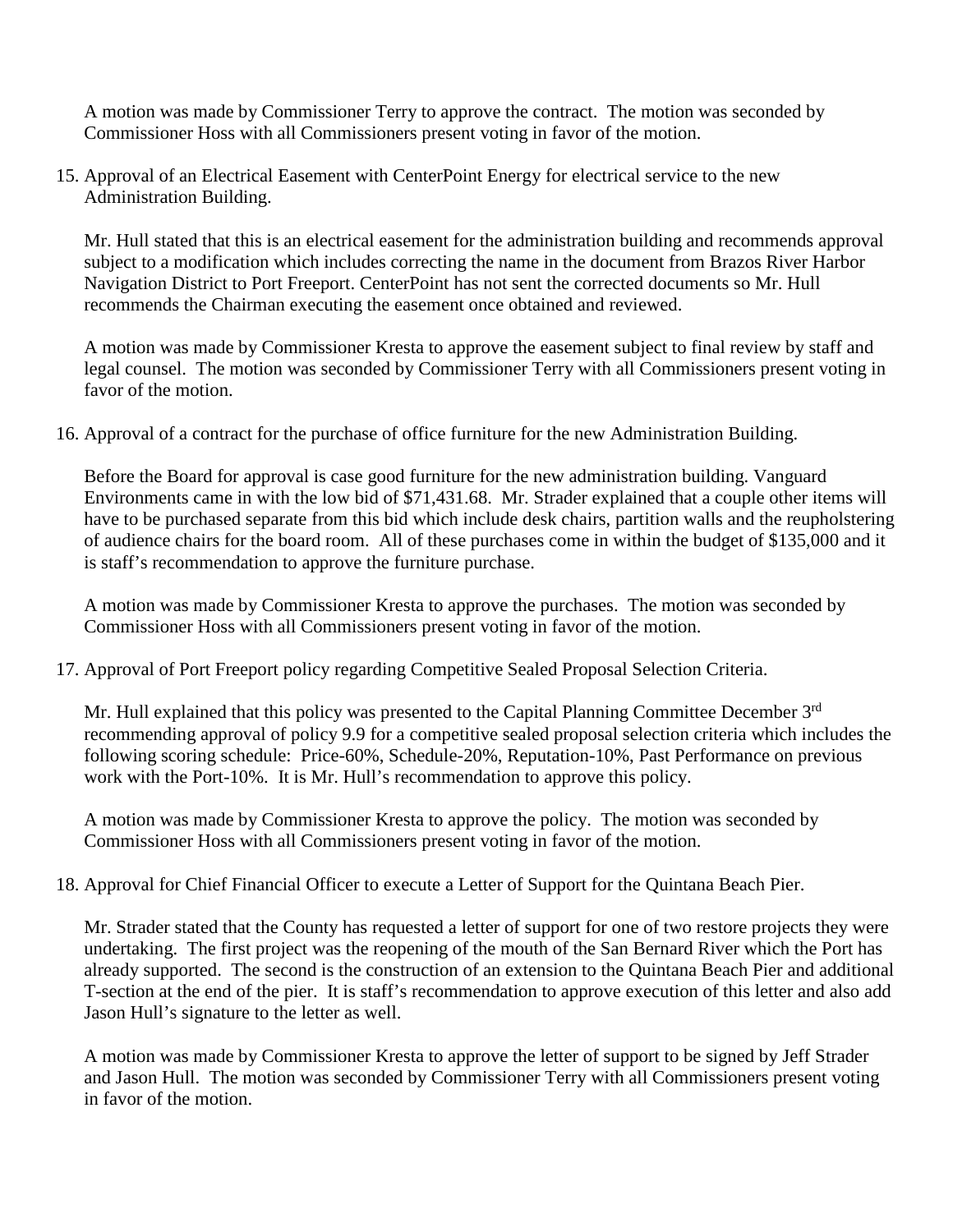19. Approval of a revised Port Freeport travel policy.

At the request of the Commission, staff was asked to look at the Port of Houston's travel policy in comparison to Port Freeport. Adjustments have been made to fit Port Freeport which will combine the two existing policies that are presently in our manuals, one for Commissioners and one for staff into a unified single policy statement. He added that the elements of the travel policy are consistent with the Port's current policy but now has more detailed and is better structured. It is management's recommendation to approve the policy presented.

A motion was made by Commissioner Terry to approve the revised travel policy. The motion was seconded by Commissioner Kresta with all Commissioners present voting in favor of the motion.

20. Approval of an Interlocal Agreement between Port Freeport and the City of Freeport.

This item was tabled.

21. Approval of Change Order No. 1 to Parcel 19 Development project.

This item was tabled.

22. Approval of Professional Services Agreement with Shey Harding for national search for Executive Port Director/CEO search.

Commissioner Kresta stated that agreement will be for the search of new Executive Port Director with a fixed fee. The search area and timeline will be determined upon execution of agreement by both parties.

A motion was made by Commissioner Kresta to approve the agreement. The motion was seconded by Commissioner Terry with all Commissioners present voting in favor of the motion.

23. Update regarding feedback from the Joint Meeting of the Operations & Security/Safety Committee held December 1, 2015.

This item was tabled.

24. Discussion regarding proposed 2016 Board meeting dates.

Commissioner Singhania stated that a proposed meeting schedule has been distributed to everyone for next year with the intent of having a regular board meeting once a month. Special Meetings can be called if the need arises. The schedule included two meetings in January with 12 meetings overall. He has asked that everyone review the proposed schedule to adopt at the January 14<sup>th</sup> meeting.

- 25. EXECUTIVE SESSION in accordance with Subchapter D of the Open Meetings Act, Texas Government Code Section 551.001, et. seq., to review and consider the following:
	- A. Under authority of Section 551.071 for discussion regarding:
		- 1. Consultation with attorney regarding settlement terms of Cause No. 70781; Brazoria County v. Capital Source Bank; Brazoria County, Texas.